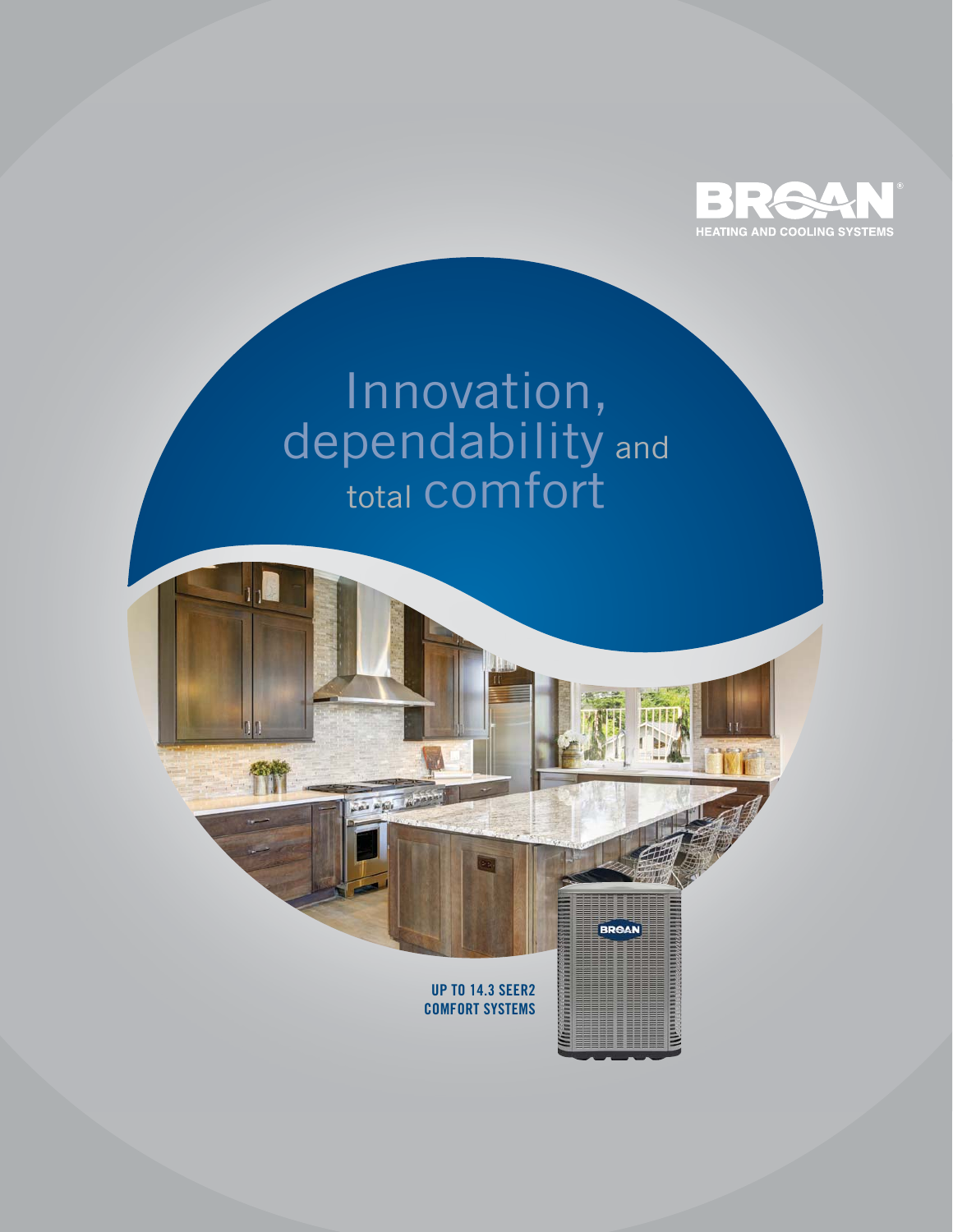### **BROAN**®  **HIGH EFFICIENCY UP TO 14.3 SEER2 AIR CONDITIONERS**

Broan up to 14.3 SEER2 air conditioners provide you with reliable, year-round comfort.

Your home is the center of your universe. It's where you take care of your family, find solace from the outside world, cultivate your hobbies and bring friends together. While not often top of mind, your air conditioner plays an important role in keeping your home comfortable. Broan understands how valuable your home is, and therefore offers you high quality air conditioners.

This Broan system includes two main components. The outdoor section is an air conditioner. The indoor section is either an air handler or a furnace and indoor coil. A warmer climate location may utilize a heat pump and an air handler; cooler climates may utilize an air conditioner and a furnace. Your contractor will select the appropriate system for your comfort needs.

Depending on your climate, a heat pump may handle your heating and cooling needs more economically than a separate furnace and air conditioner. Your Broan contractor can help you decide which system is best suited to meet your needs.

All Broan air conditioners are built using proven, reliable parts. Each part is examined carefully with our rigorous quality check process. This process ensures your



unit is ready to supply years of worry-free performance before it ever leaves our manufacturing facility.

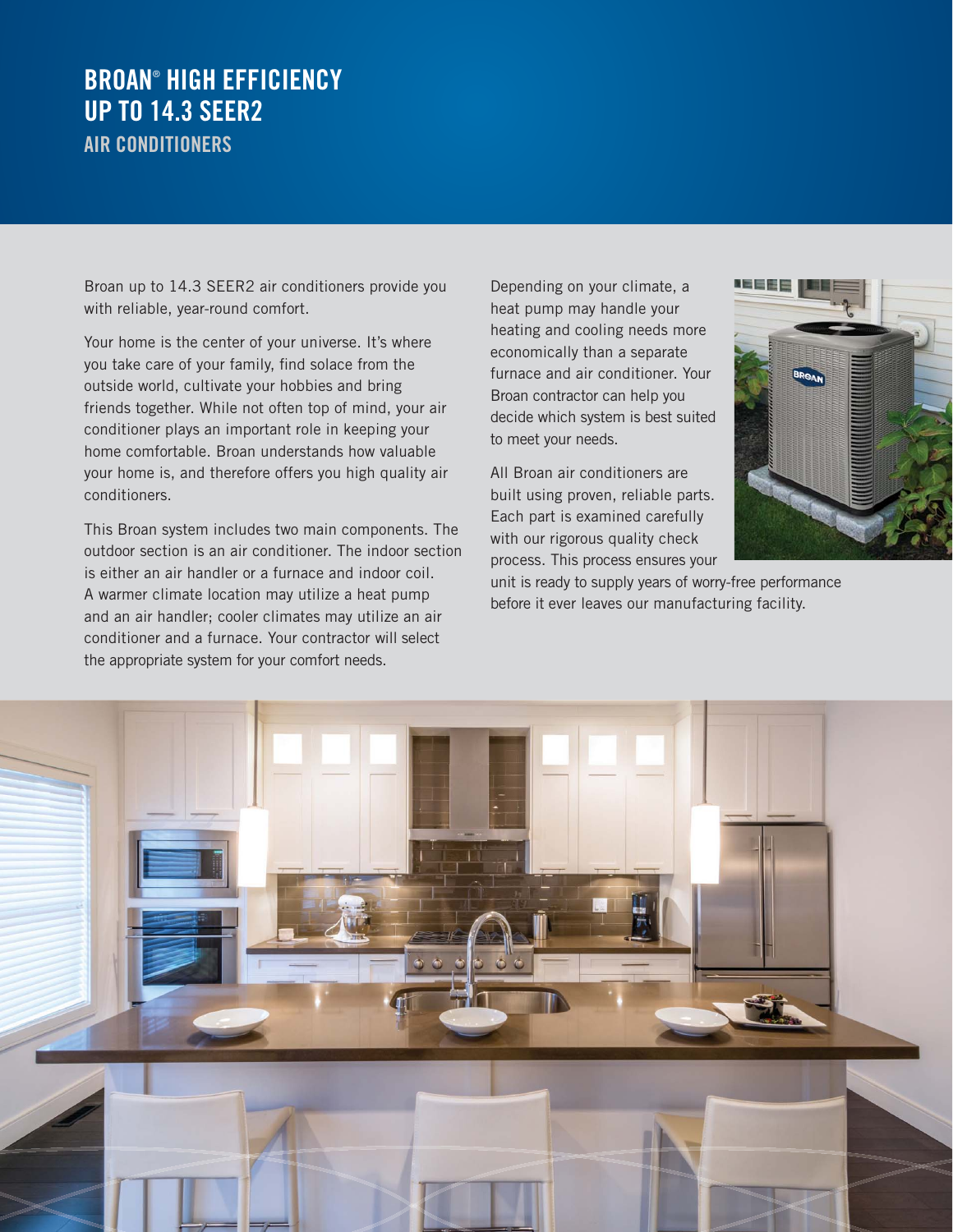#### **SEER2 ENERGY EFFICIENCY**

SEER2 (Seasonal Energy Efficiency Ratio 2) is the new Department of Energy efficiency standard. SEER is the standard measure of efficiency for central air conditioning systems. The higher the SEER, less electricity is required for a air conditioner unit to do its job. The main difference between SEER and SEER2 is the testing conditions for each rating system. The SEER2 testing conditions are meant to give consumers a clearer, more accurate idea of a unit's efficiency.

#### **RELIABLE PERFORMANCE**

Broan air conditioners feature the Copeland Scroll® compressor, one of the most reliable compressors available in North America.



#### **ADVANCED TECHNOLOGY**

These split-system air conditioners include all-aluminum coils. They feature an innovative design that decreases unit weight and refrigerant requirements, while increasing reliability.

#### **QUIET COMFORT**

Broan air conditioners include additional features for extra quiet-performance, such as swept-wing fan blades, sound reducing bases and compressor blankets.

#### **DURABILITY & STYLE**

These models are coated with a glossy, powder-paint finish for increased durability and corrosion resistance.



#### **PEACE OF MIND**

The Broan series of products feature a 10-year limited warranty on parts when the product is registered. Plus, our Quality Pledge states that your entire unit will be replaced if the compressor fails within the first 10 years of purchase, when registered and installed with a Broan matched indoor coil or air handler.

Ask your Broan heating and cooling contractor or visit us at www.broanhvac.net for warranty details.